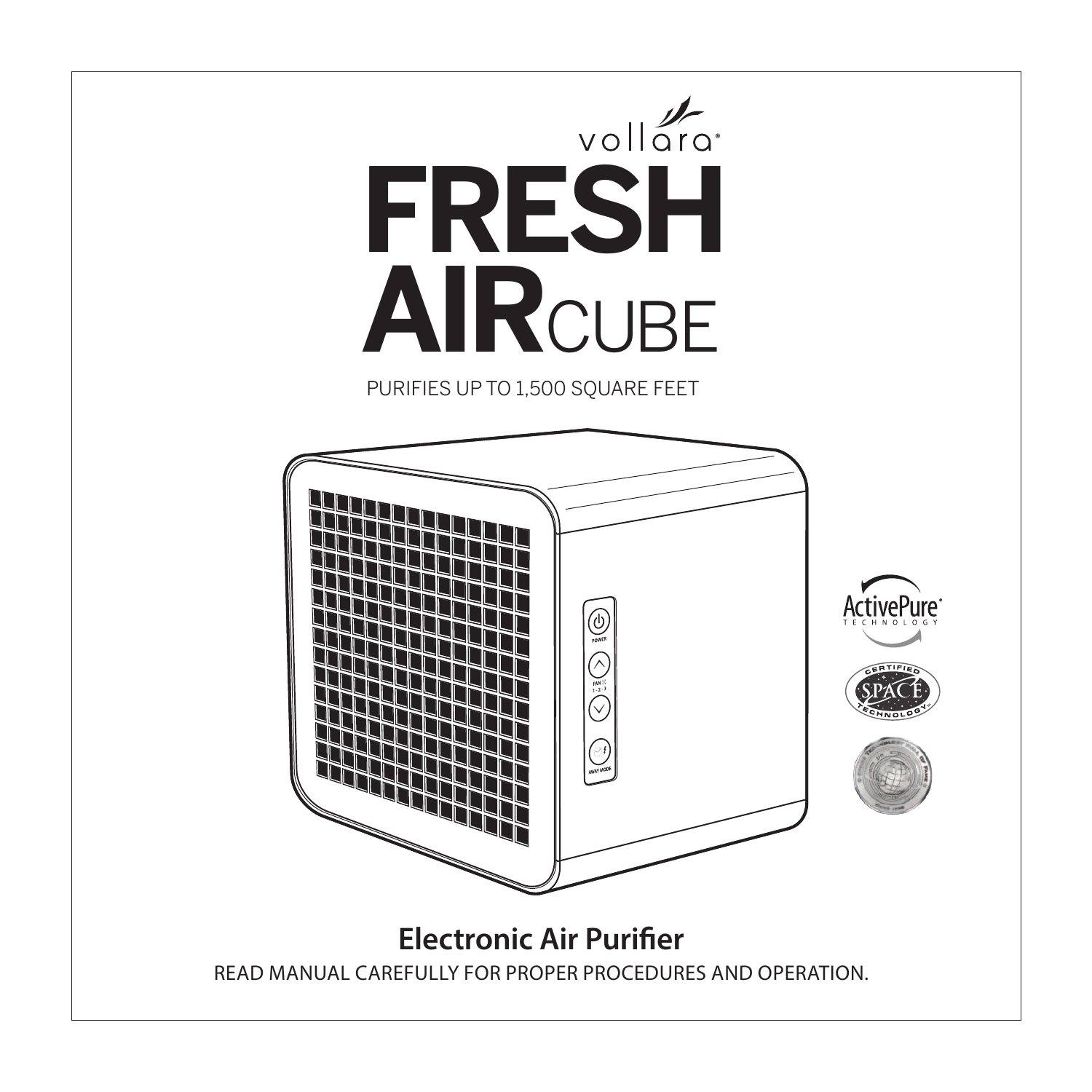## **WELCOME**

**Congratulations on your new FreshAir Cube**



Your FreshAir Cube comes with a detachable power cord (9950099) and remote control (9950100).

Vollara Independent Business Owner Name Phone Number

\_\_\_\_\_\_\_\_\_\_\_\_\_\_\_\_\_\_\_\_\_\_\_\_\_\_\_\_\_\_\_\_\_\_\_\_\_\_\_\_ \_\_\_\_\_\_\_\_\_\_\_\_\_\_\_\_\_\_\_\_\_\_\_\_\_\_\_\_\_\_\_\_\_\_\_\_\_\_\_\_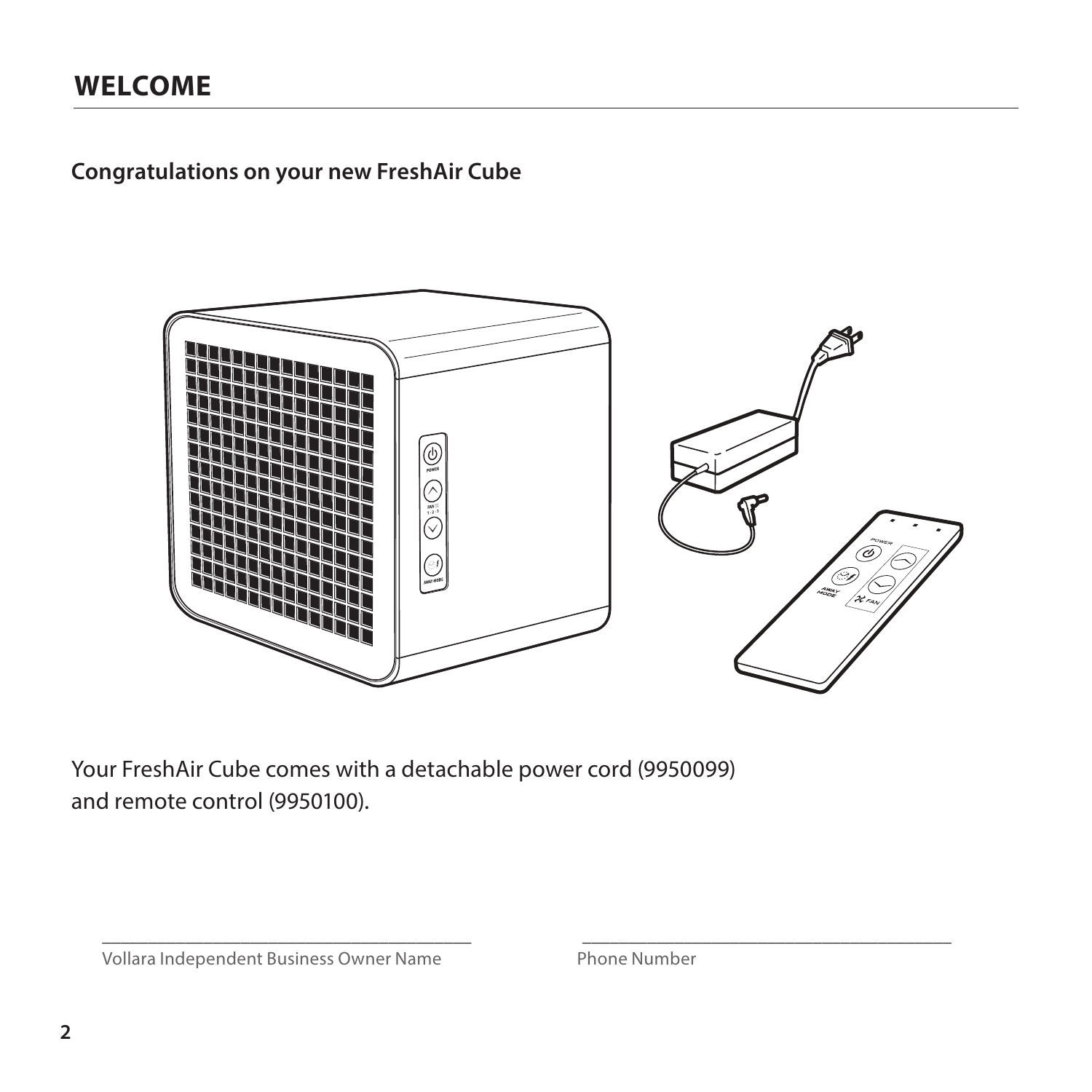# **INTRODUCTION**

## **Meet your FreshAir Cube**

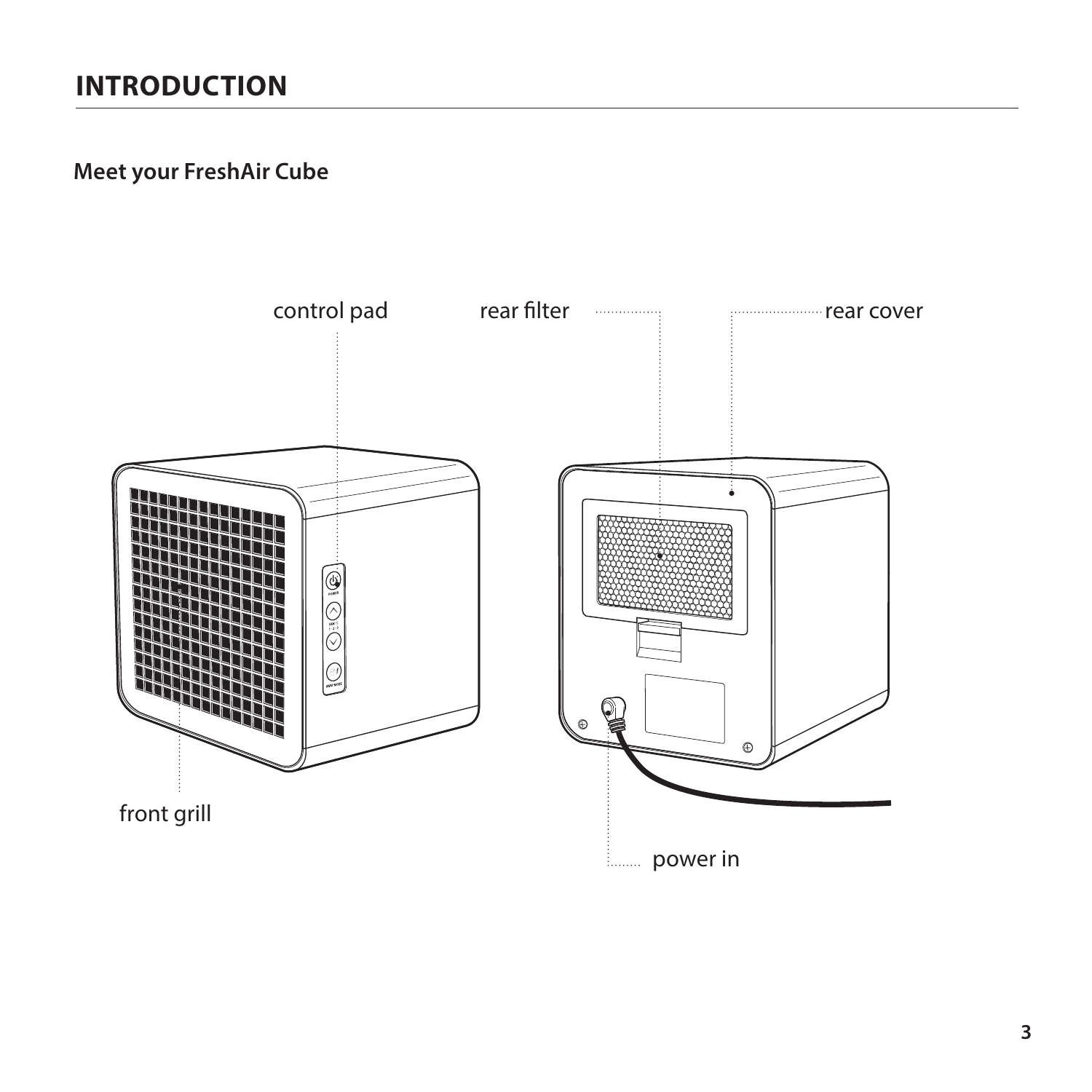## **PLACEMENT**

### **Where to put your FreshAir Cube**

For best results, place your FreshAir Cube as high up as possible, with at least 2 inches of clearance on either side. You can also place your FreshAir Cube in trouble areas for extra effectiveness.



**CAUTION:** Do not operate the FreshAir Cube near heat source, open flames, or combustible vapors or gases.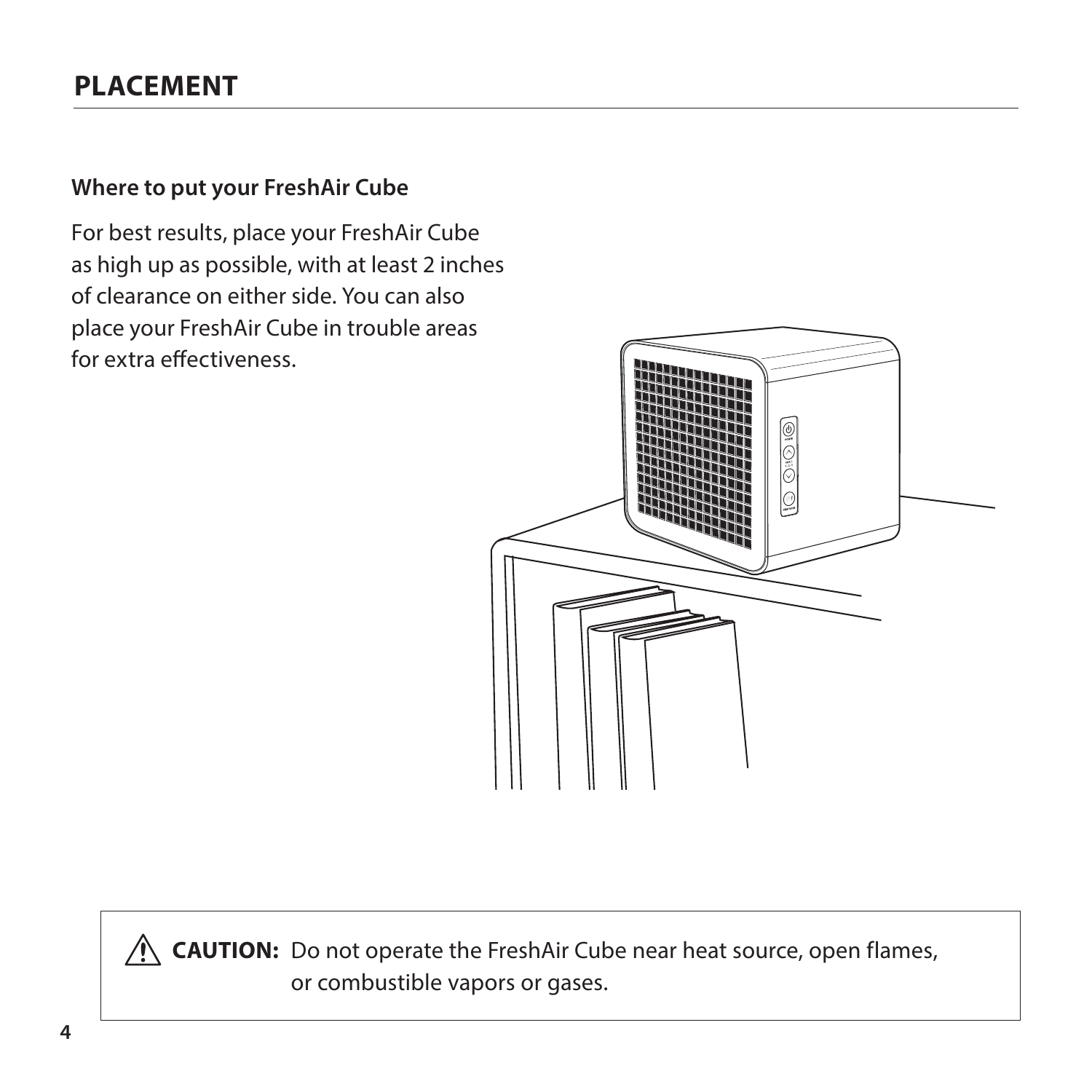

Plug power supply into the back of the FreshAir Cube and into a standard wall outlet.

## **SPECIFICATIONS**

## **Electrical:**

- 100 240VAC
- 21 watts power consumption
- 3-speed fan

### **Size:**

• Dimensions:

6.5" wide x 6.5" high x 7" deep (16.5cm wide x 16.5cm high x 17.8cm deep)

• Weight: 2.99 lbs (1.36 kg)

**EPA** Est. Rea. No. **85203-CHN-001**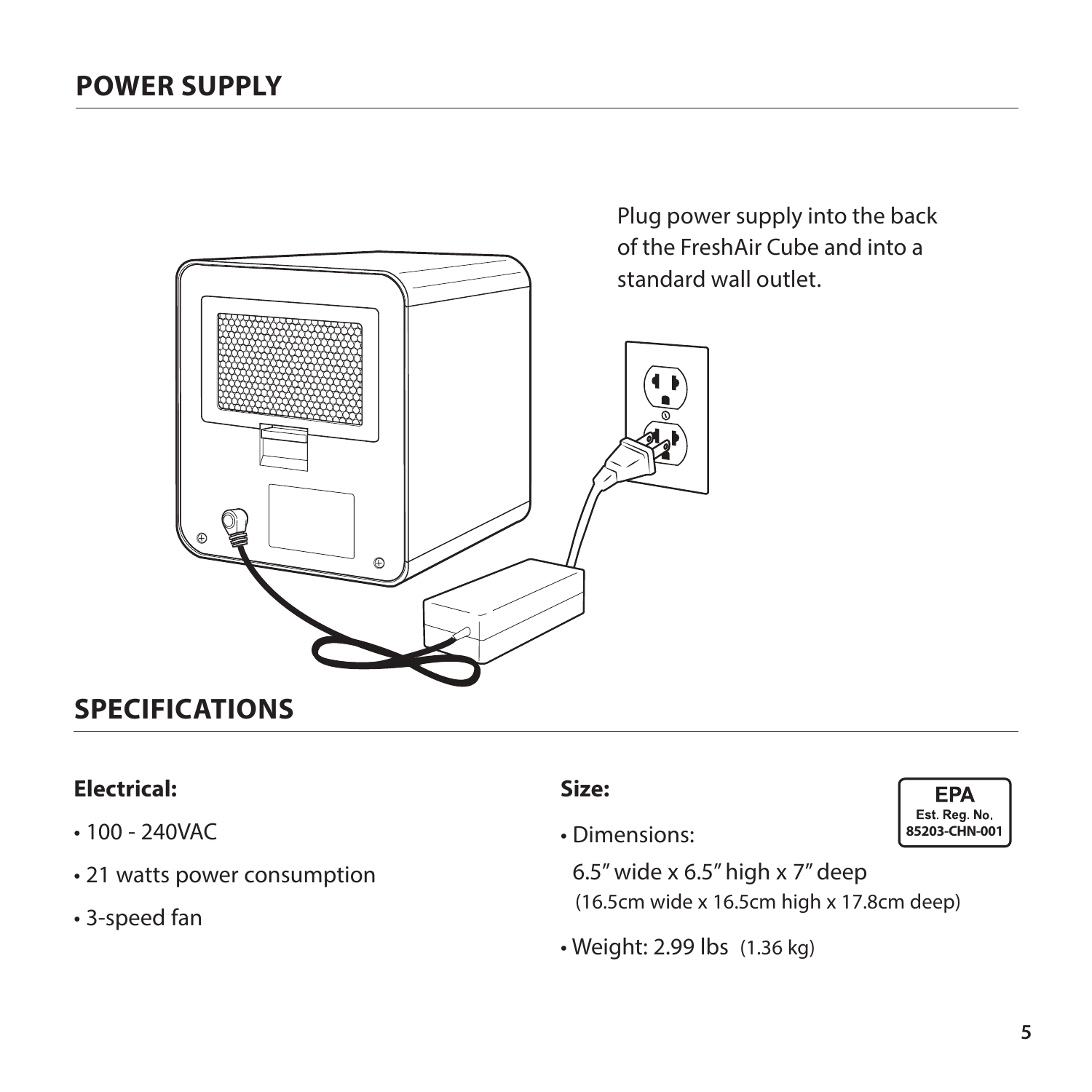## **CONTROL PAD AND LED LIGHTS**



The control pad is conveniently located on the right side of your FreshAir Cube

 $\Box$  Red LED solid = Away Mode (returns to Normal Mode after 2 hours or user input is detected, whichever comes first) Green LED solid = scalable ozone setting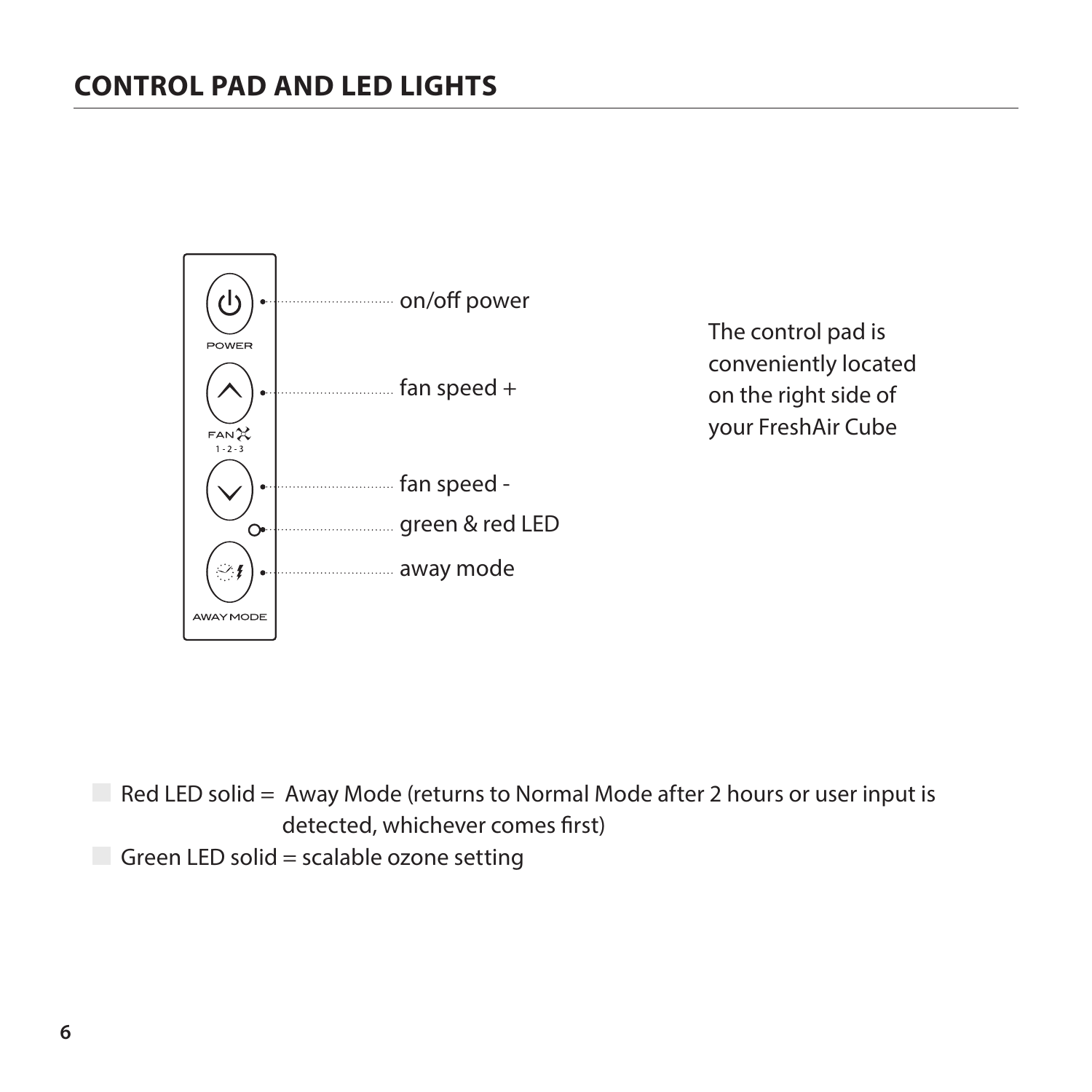# **CONTROL PAD INFORMATION**

### **Operating your FreshAir Cube**

Press the POWER button to turn the unit on and off.

Press the FAN buttons to adjust the 3 speed fan.

Push the "AWAY MODE" button once and the unit will go into Away Mode.

Indicator light will be illuminated red.

Push the "AWAY MODE" button a second time and the unit goes into the scalable ozone mode.

When the unit is in the scalable ozone mode, the indicator light will be illuminated green.



Push the "AWAY MODE" button a second time and the unit goes into the scalable ozone mode.

When the unit is in the scalable ozone mode, the indicator light will be illuminated green.

In the scalable ozone mode, the FreshAir Cube unit will operate in a 20%-on, 80%-off mode, over a one minute total cycle time. This means the unit will continuously cycle the ozone plate on, at maximum output, for 12 seconds and then transition to ozone plate off for 48 seconds ... then repeat.

Push the button again, and the unit will revert to the "Normal" operation mode (ActivePure only).

**CAUTION:** Away Mode is intended for unoccupied spaces only. Please be sure all people and pets have vacated the area when Away Mode is in use.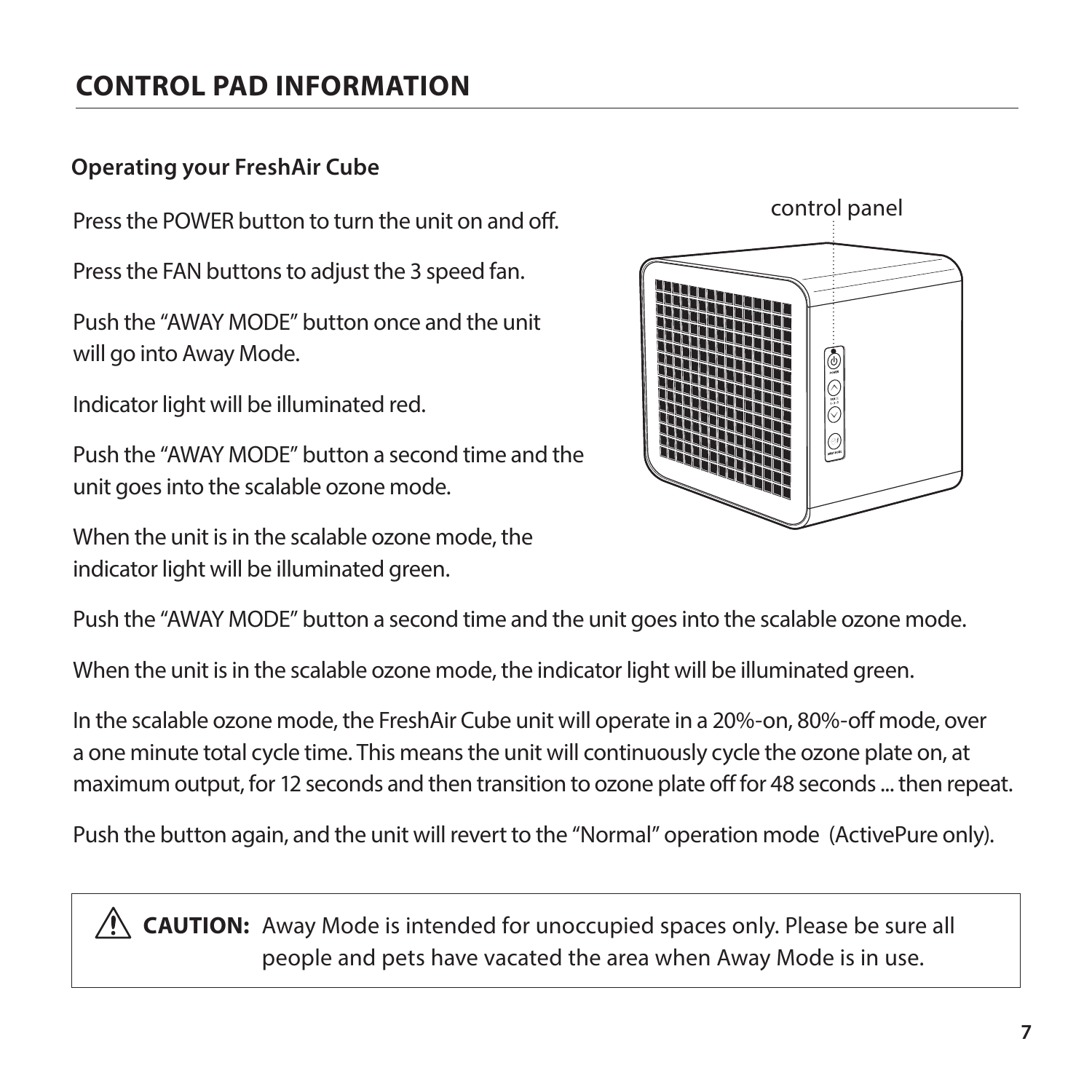

The FreshAir Cube remote control gives you the convenience of control from anywhere in the room. Before use, remove paper tab from the bottom of the remote. When replacing battery, choose a 3 Volt lithium cell CR2025.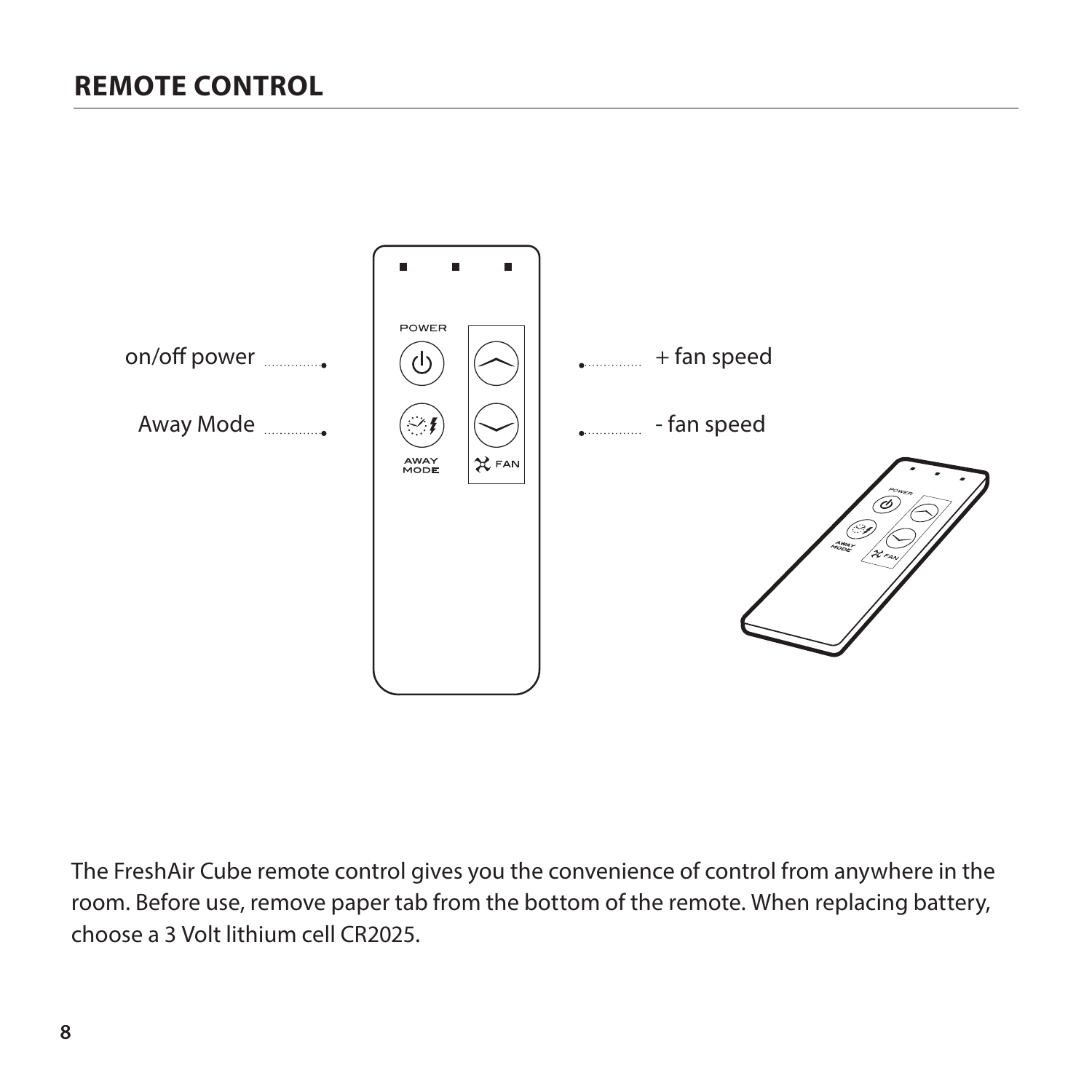**Replacement parts**



If your unit fails to operate properly or you have questions, contact your Vollara Independent Business Owner for further assistance.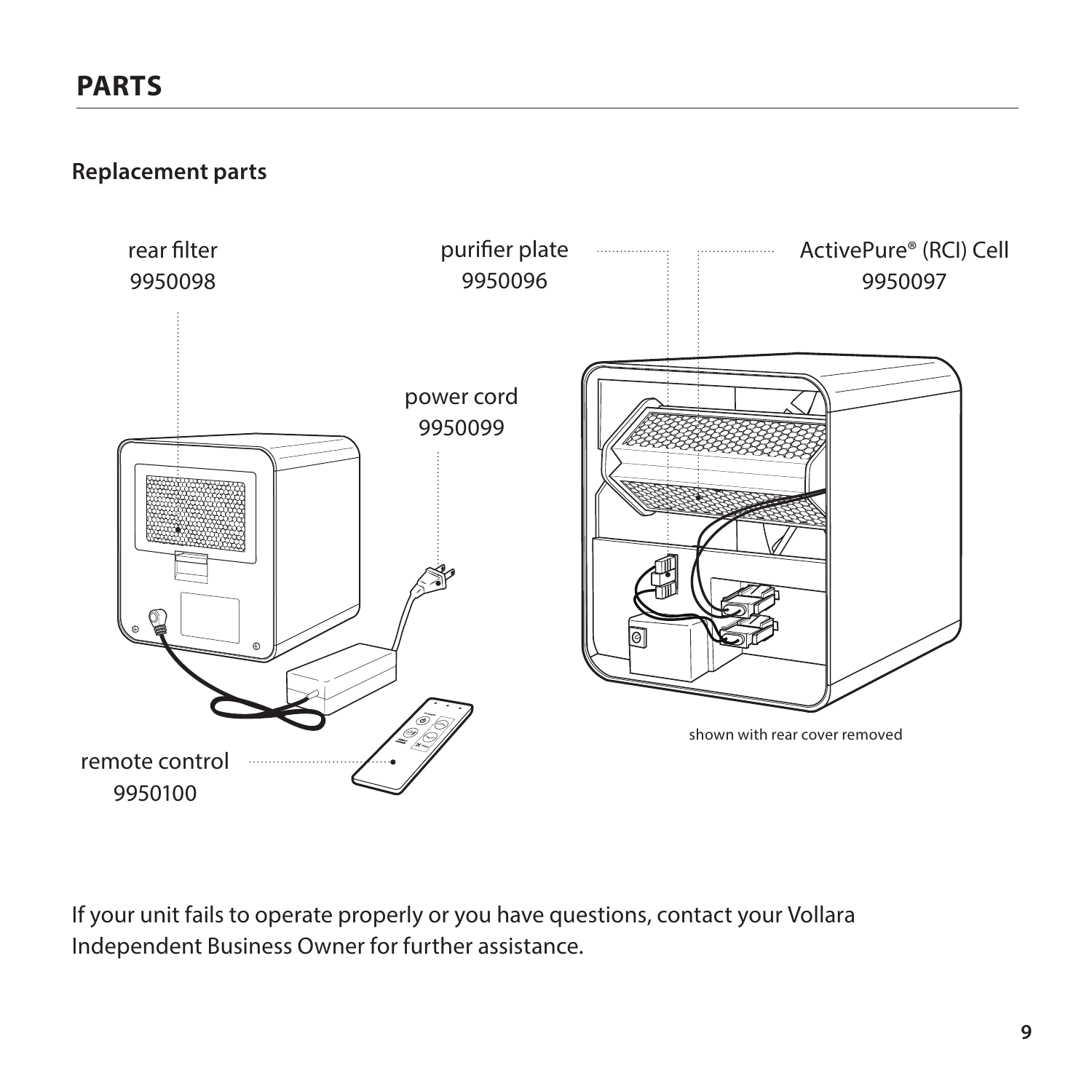### **Caring for your FreshAir Cube**

|                               | every month | every year | every 3 years | part numbers |
|-------------------------------|-------------|------------|---------------|--------------|
| clean front grill             |             |            |               |              |
| clean rear filter             |             |            |               | 9950098      |
| clean purifier plate          |             |            |               | 9950096      |
| replace ActivePure (RCI) Cell |             |            |               | 9950097      |
| replace purifier plate        |             |            |               | 9950096      |



## **Upkeep**

Periodically vacuum or wipe the front grill with a soft towel. You can vacuum or wash the rear filter in warm water and let dry completely before reinstalling (replace if necessary). Wipe down the outside with a damp (not wet) cloth. Reassemble when finished.

**NOTE:** Improper maintenance or failure to maintain the FreshAir Cube according to these instructions may damage the unit or cause the unit to operate incorrectly.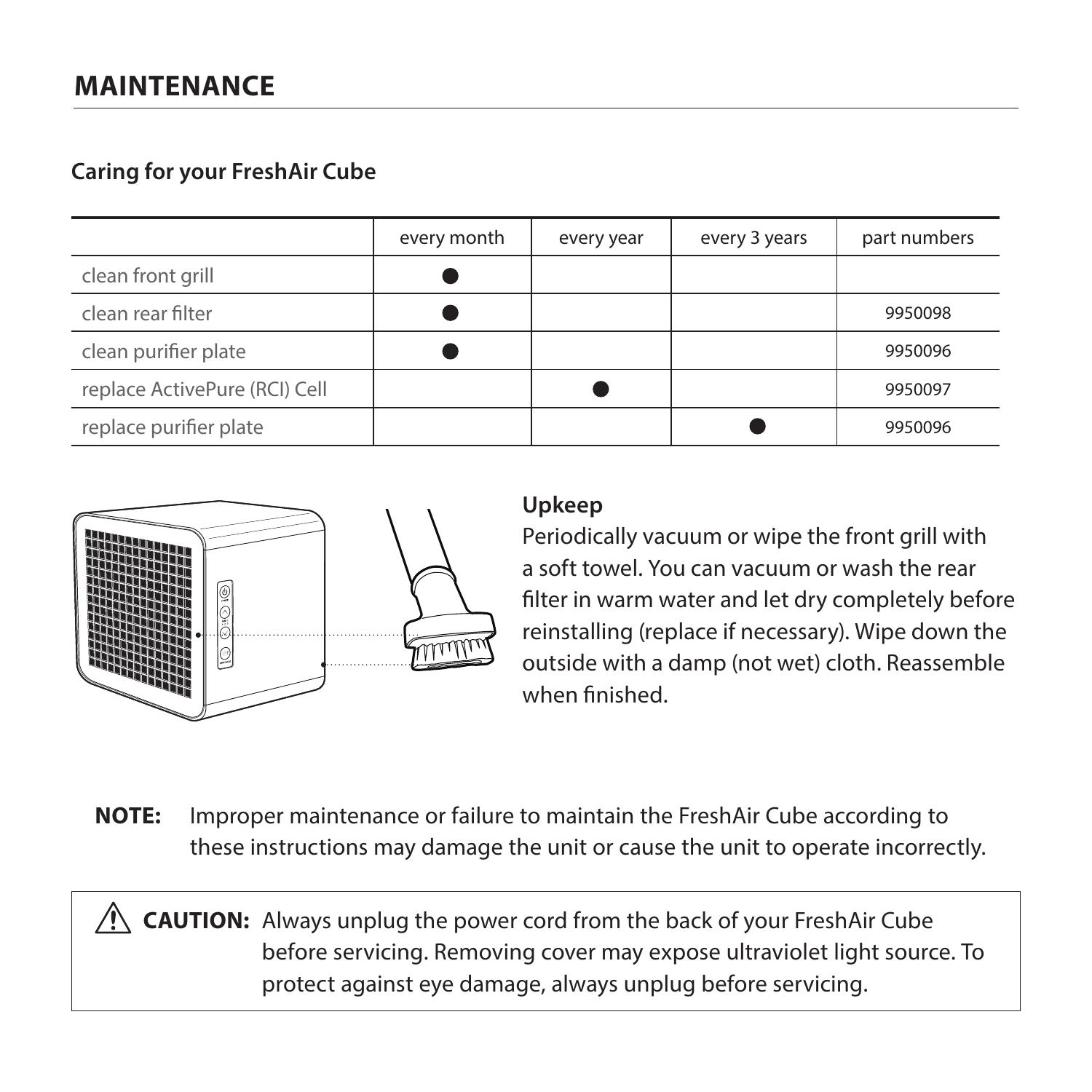

Unplug unit. (1) Remove the back panel screws and (2) back panel. (3) Press latches and (4) unplug the power connector to the ActivePure® (RCI) Cell.

(5) Pull the ActivePure Cell straight out to remove. Reverse order to replace cell.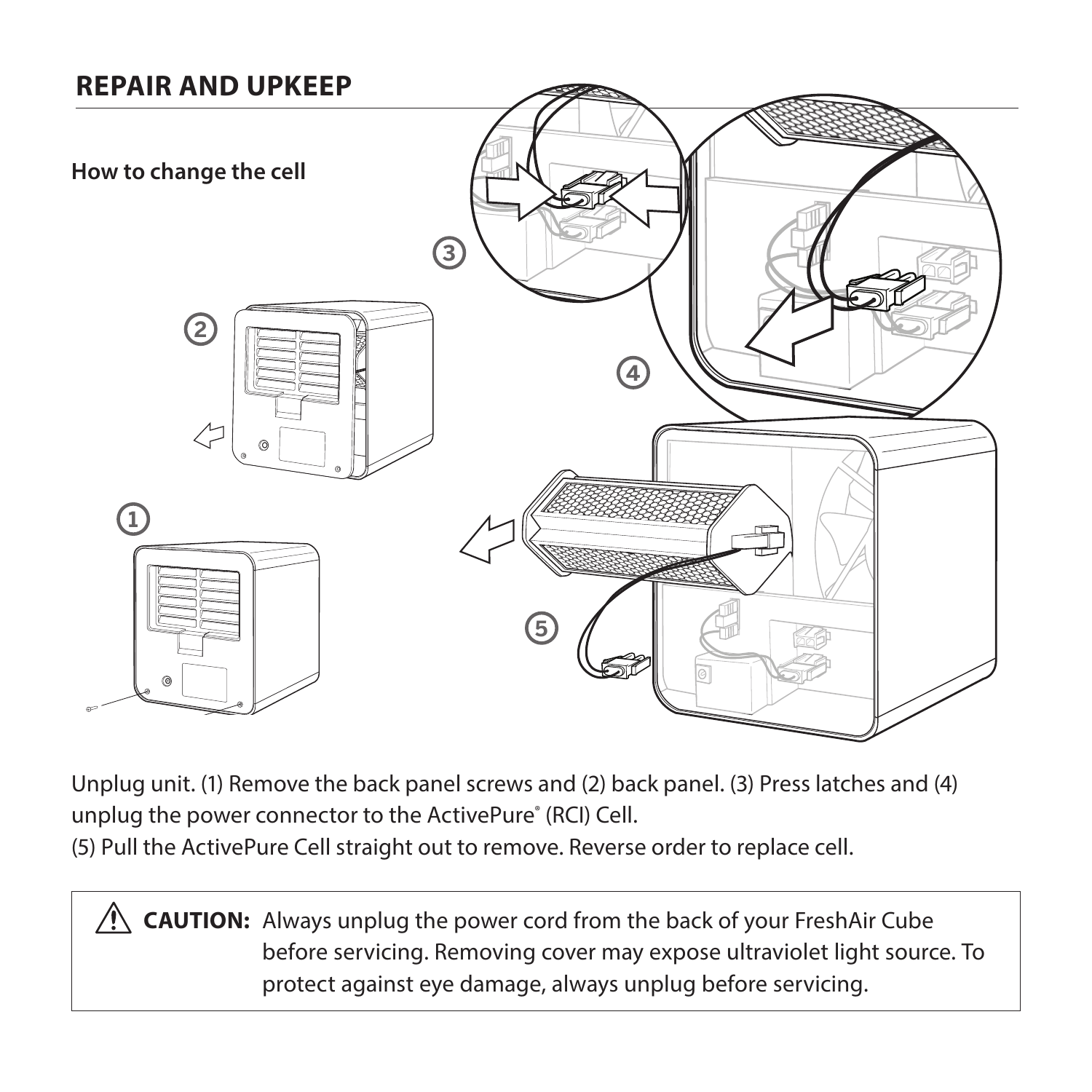## **REPAIR AND UPKEEP**



Unplug unit. (1) Remove the back panel screws and (2) back panel.

- (3) Press latches and (4) unplug the power connector to the purifier plate.
- (5) Remove the purifier plate from its slot. Reverse order to replace purifier plate.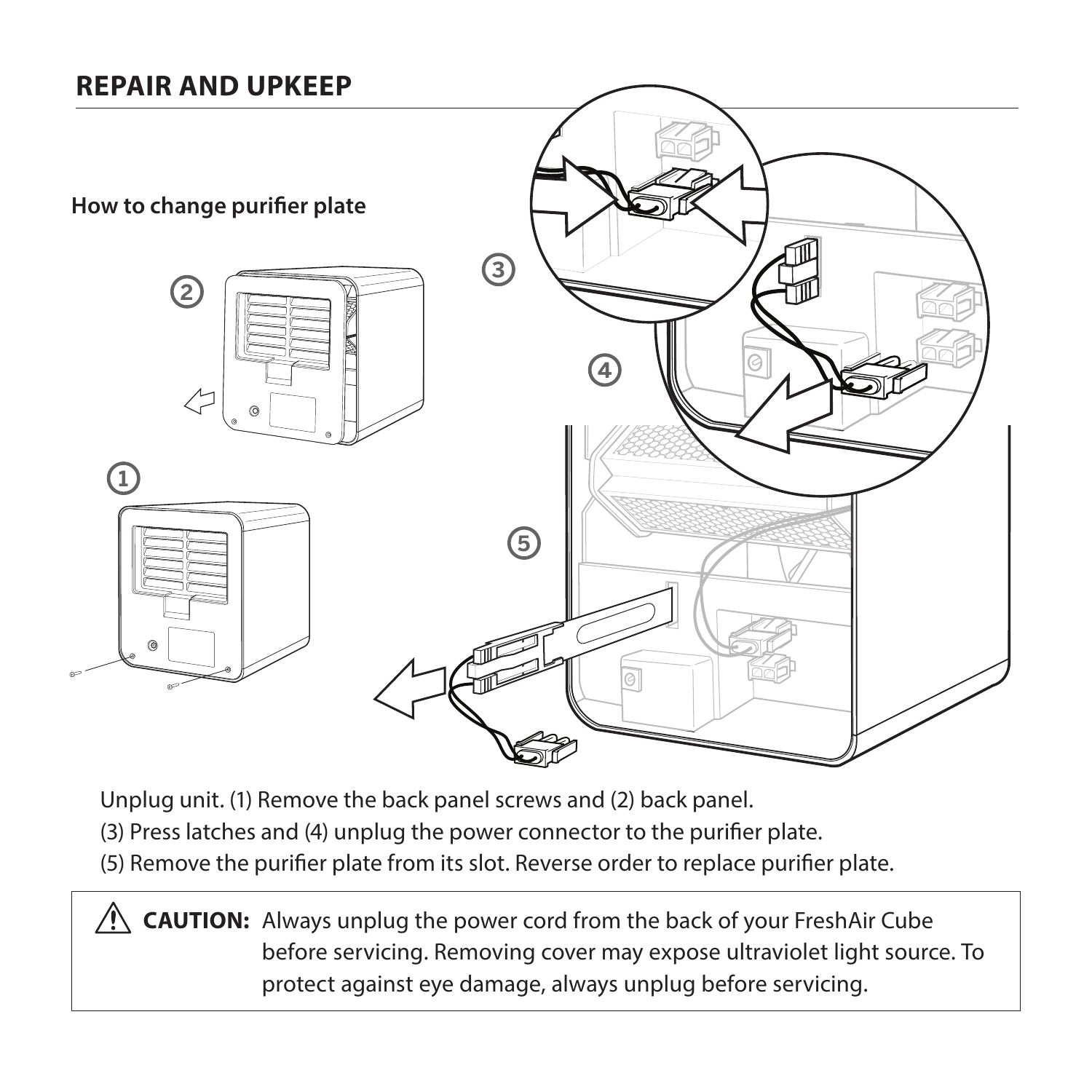## **REPAIR AND UPKEEP**



Unplug unit. (1) Remove the back panel screws and (2) back panel. (3 - 5) Remove the purifier plate from its slot. (6) Clean purifier plate by wiping with a cotton swab dipped in denatured alcohol. Allow purifier plate to dry completely before reinstalling.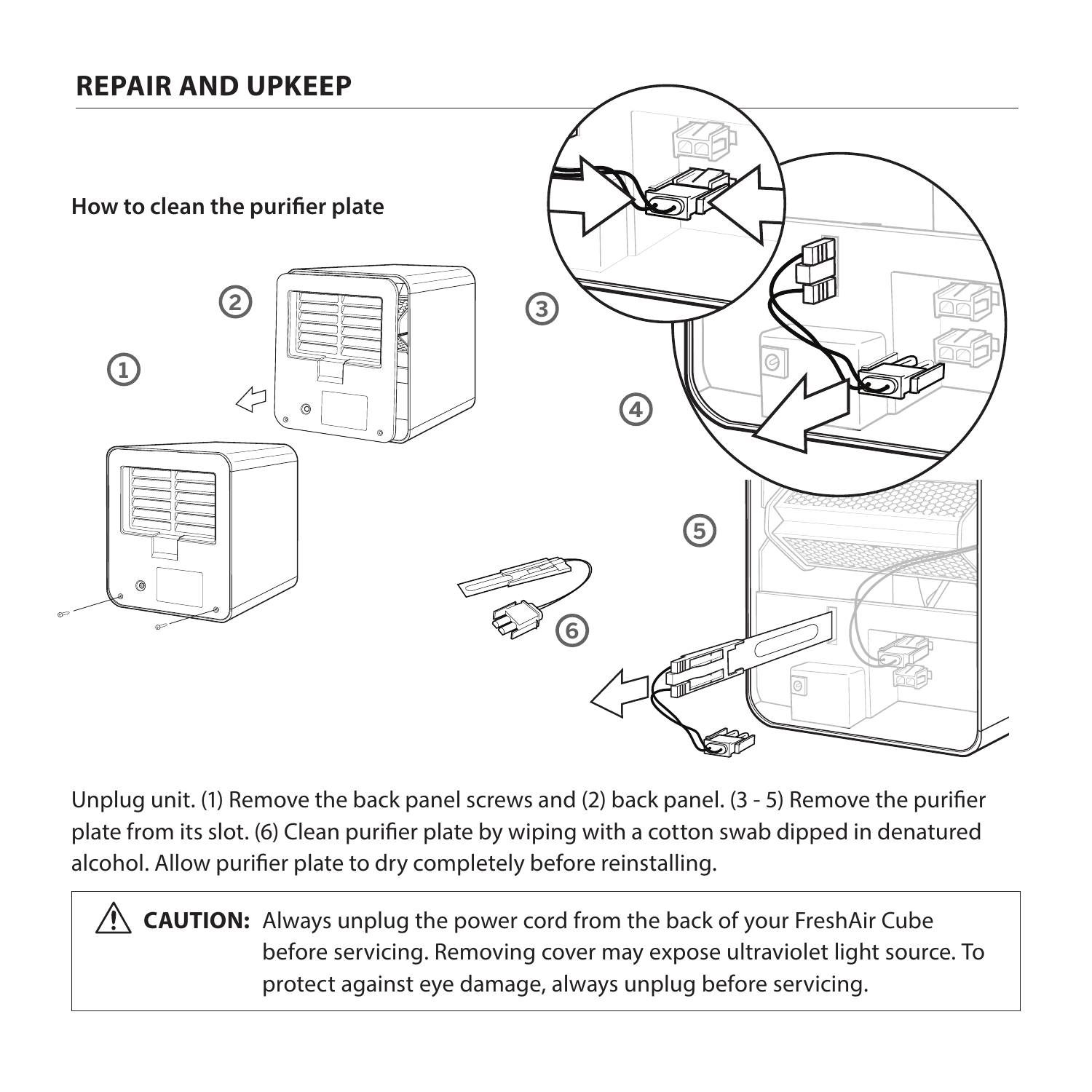**How to disassemble your FreshAir Cube for cleaning**



Unplug unit. (1) Remove back cover. (2) Remove ActivePure Cell (see page 11). (3) Remove purifier plate (see page 12). (4) Remove the four front grill screws and the front grill. You can now access the inside of the unit and the fan for cleaning.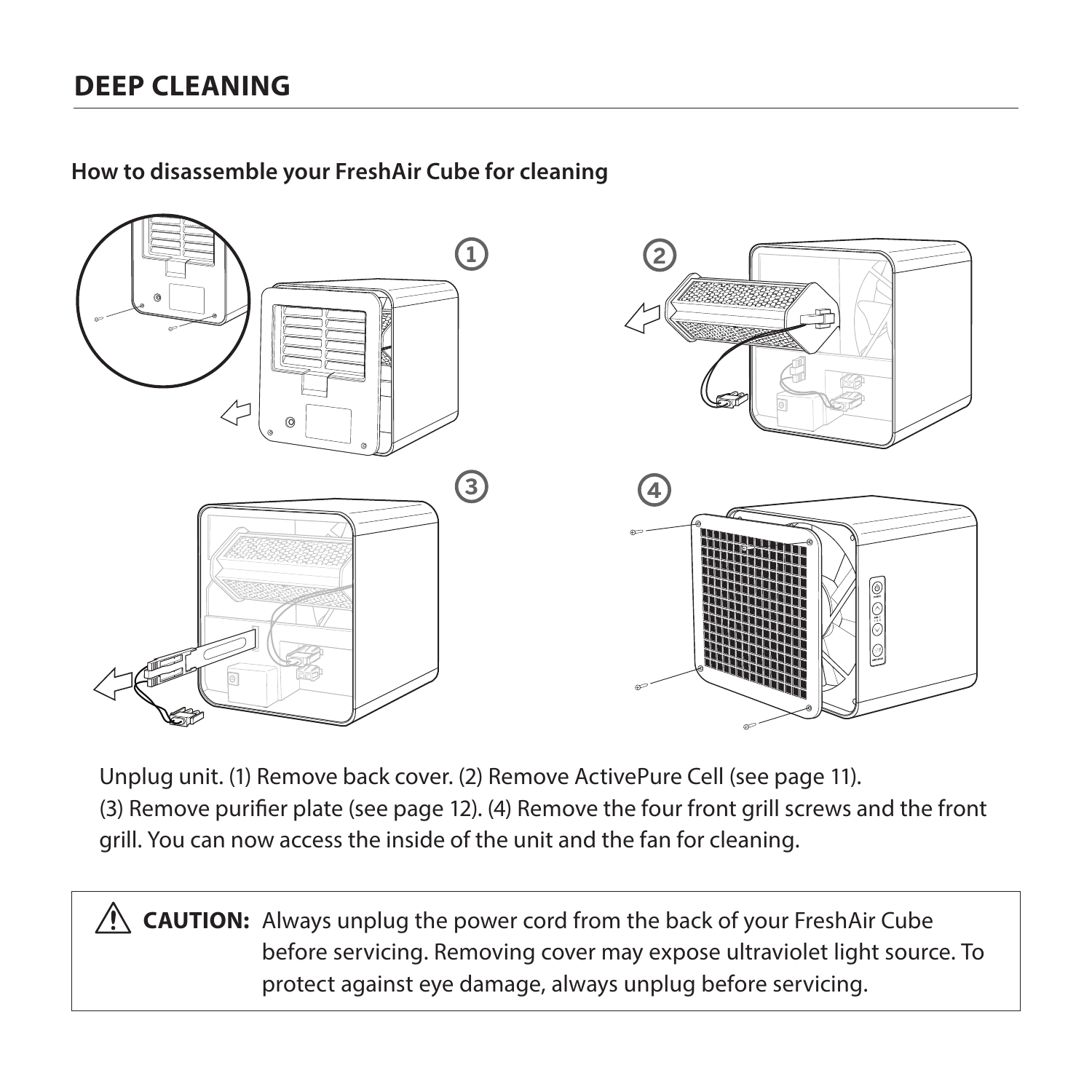Customer should not repackage and ship the FreshAir Cube unit due to possibility of irreparable damage. For warranty service, please contact your Independent Distributor or Vollara Customer Service for the address of the nearest service center.

#### **LIMITED ONE (1) YEAR WARRANTY**

Customer should not repackage and ship the FreshAir Cube unit due to possibility of irreparable damage. For warranty service, please contact Vollara Customer Service at 800.989.2299, or your Vollara Independent Distributor, for the address of the nearest service center.

#### **WHAT IS COVERED BY THIS WARRANTY**

We warrant the FreshAir Cube to the Customer, subject to the conditions below, against defects in workmanship or material, provided that the products are returned to a service location within one (1) year from the date of purchase.

#### **INSTALLATION AND MAINTENANCE REQUIREMENTS**

This warranty is expressly conditioned upon proper installation, operation, cleaning and maintenance, all in accordance with the User's Manual. Failure to meet any of these requirements will void this warranty. Servicing of your FreshAir Cube by parties other than our authorized service center and/or using parts other than genuine parts will also void this warranty.

#### **HOW TO OBTAIN WARRANTY SERVICE**

Customer must contact Vollara Customer Service and provide proof of purchase within the above time period. We will repair or replace and return the product, without charge and within a reasonable period of time, subject to the conditions herein, if its examination shall disclose any part to be defective in workmanship or material. If we, in our discretion, are unable to repair the product after a reasonable number of attempts, we will provide either a refund of the purchase price or a replacement unit, at the company's option.

#### **WHAT IS NOT COVERED BY THIS WARRANTY**

This product is intended for household use only. Ordinary wear and tear shall not be considered a defect in workmanship or material. These warranties do not apply to filters nor for loss or damage caused by accident, fire, abuse, misuse, improper installation, leaking, modification, misapplication, commercial use or by any repairs other than those provided by our authorized Service Center. This warranty is non-transferable.

#### **MISSING SERIAL NUMBERS & UNAUTHORIZED CHANNELS**

If a valid serial number is missing from the product, the warranty will be voided. Vollara products are authorized for sale through Vollara Independent Distributors only. Warranties are voided if a product is purchased through unauthorized channels. This includes websites that are not authorized to use Vollara's trademarked names, images and logos as well as Internet auction sites (e.g. ebay and Craigslist). The only approved Internet presence for Vollara products is www.vollara.com. To confirm warranty coverage prior to purchasing a product, contact Vollara at 800.989.299 with the serial number located on the back of the unit.

#### **EXCLUSION OF OTHER WARRANTIES & CONDITIONS**

EXCEPT AS PROVIDED HEREIN, WE MAKE NO REPRESENTATION OR WARRANTY OF ANY KIND. ALL OTHER WARRANTIES OF ANY KIND, EXPRESS OR IMPLIED, ARE HEREBY EXPRESSLY DISCLAIMED, INCLUDING ANY IMPLIED WARRANTY OF MERCHANTABILITY OR FITNESS FOR A PARTICULAR PURPOSE

#### **LIMITATION OF LIABILITY FOR SPECIAL, INCIDENTAL, OR CONSEQUENTIAL DAMAGES**

WE SHALL NOT IN ANY CASE BE LIABLE FOR SPECIAL, INCIDENTAL OR CONSEQUENTIAL DAMAGES ARISING FROM BREACH OF EXPRESSED OR IMPLIED WARRANTIES, CONDITIONS, GUARANTEES OR REPRESENTATIONS, BREACH OF CONTRACT, NEGLIGENCE OR ANY OTHER LEGAL THEORY. Such excluded damages include, but are not limited to, loss of profits or revenue, and loss of the use of the products, and any loss caused by leaks or other water damage. This warranty is provided by:

Vollara, LLC 300 East Valley Drive Bristol, VA 24201.

#### **SERVICE**

Every effort is made to ensure customers receive an up-to-date instructions manual on the use of our products; however, from time to time, modifications to our products may without notice make the information contained herein subject to alteration. For the latest information, please visit our website.